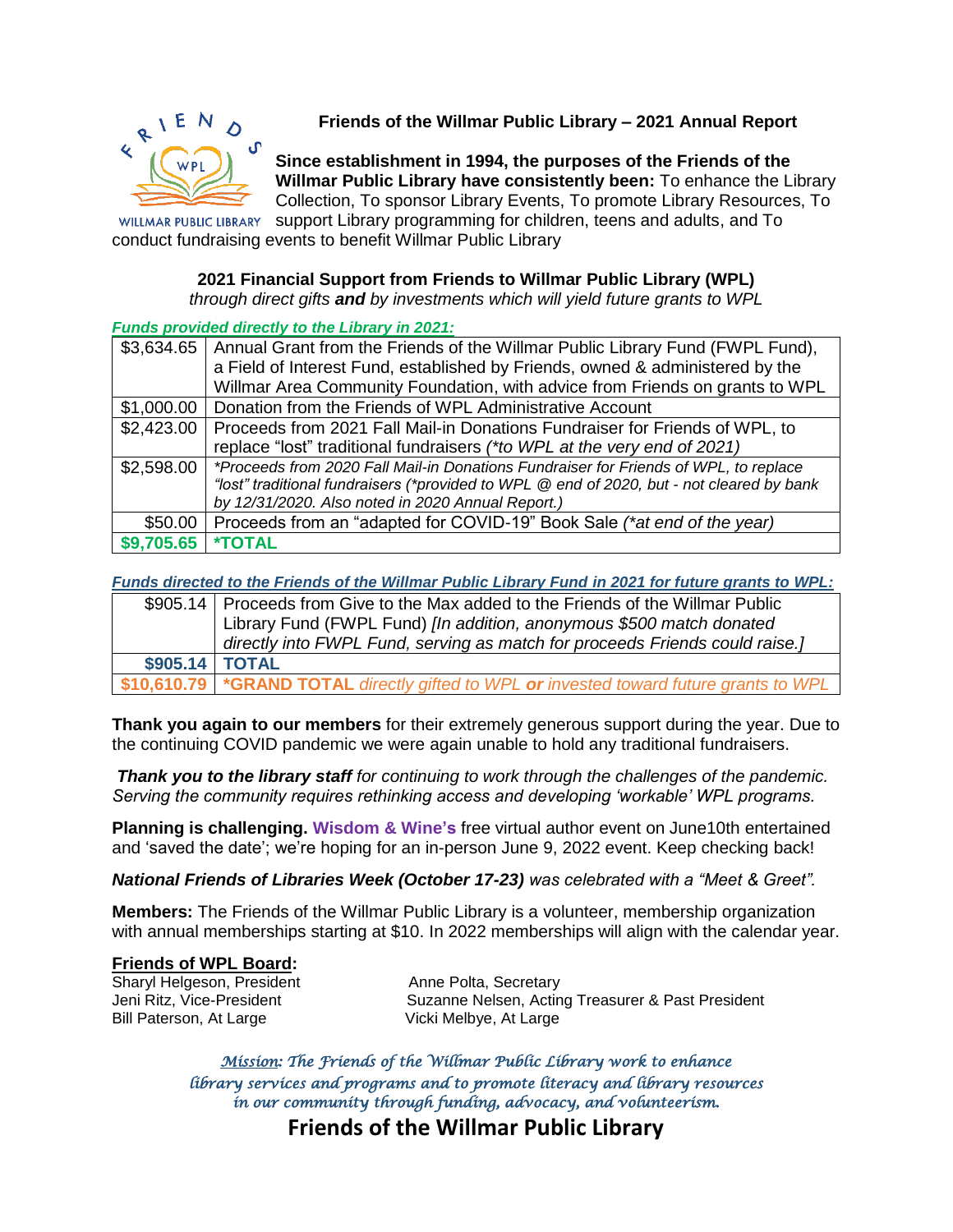| 2021 Annual Financial Report – January 1, 2021 – December 31, 2021                                           |                                          |  |  |  |
|--------------------------------------------------------------------------------------------------------------|------------------------------------------|--|--|--|
| Administrative Account Bremer Bank - Balance 1/1/2021 \$6,840.74 - Balance 12/31/2021 \$3,697.02             |                                          |  |  |  |
| 2021 INCOME - \$6,502.34 (Total)                                                                             | 2021 EXPENSES - \$9,646.56 (Total)       |  |  |  |
| \$1045.00 - Membership Dues                                                                                  | \$1,402.43 - Administrative/Computer     |  |  |  |
| $$45.20 - Amazon Smile$                                                                                      | \$172.99 - Newsletter                    |  |  |  |
| \$590.00 - Gifts & Donations                                                                                 | \$2,598.00 - 2020 Fall Fundraiser        |  |  |  |
| $$2,423.00 - Fall fundraise$                                                                                 | \$2,423.00 - 2021 Fall Fundraiser        |  |  |  |
| \$<br>139.50 - Book Sale (\$100 change returned)                                                             | \$1,000.00 - Gift to WPL                 |  |  |  |
| $$905.14 - Give to the Max$                                                                                  | 150.00 - Book Sale (\$100 change)<br>\$. |  |  |  |
| \$1005.00 - Memorials (to Friends, to W&W)                                                                   | \$905.14 - GTTM to Fund                  |  |  |  |
| 350.00 - Wisdom and Wine (designated W&W gifts)<br>\$.                                                       | (\$500 GTTM Matching directly to Fund)   |  |  |  |
|                                                                                                              | \$995.00 - Wisdom and Wine transfer      |  |  |  |
| \$6,502.34 - Total Income                                                                                    | $$9,646.56 - Total Express$              |  |  |  |
| (Note: Proceeds from 2020 Fall Fundraiser - check distributed in 2020, but not cleared by bank by 12/31/20.) |                                          |  |  |  |
| Wisdom and Wine Account Bremer Bank - Balance 1/1/2021 \$8,034.45 - 12/31/2021 \$9,729.70                    |                                          |  |  |  |
| 2021 Income - \$2,165.00                                                                                     | 2021 Expenses - \$469.75                 |  |  |  |
| \$1,520.00 - Donations & Sponsors                                                                            | \$156.00 - Marketing                     |  |  |  |
| $$645.00 - Memorials$                                                                                        | \$25.75 - Bank Expenses                  |  |  |  |
| $$2,165.00 - Total$                                                                                          | \$288.00 - Virtual Wisdom & Wine         |  |  |  |
|                                                                                                              | \$469.75 - Total                         |  |  |  |

**Friends of the Willmar Public Library Fund (FWPL)** - Willmar Area Community Foundation, a Field of Interest Fund advised by the Friends of the Willmar Public Library – Balance 12/31/2021 - \$101,454.50

\$3,634.65 – **2021 Friends of the Willmar Public Library Fund - Annual Grant** to Willmar Public Library

Friends of the Kandiyohi County/Willmar Public Library, Inc., *doing business as* Friends of the Willmar Public Library, is a 501(c)(3) charitable nonprofit organization. Donations are tax exempt as allowed by law. EIN: 41-1762640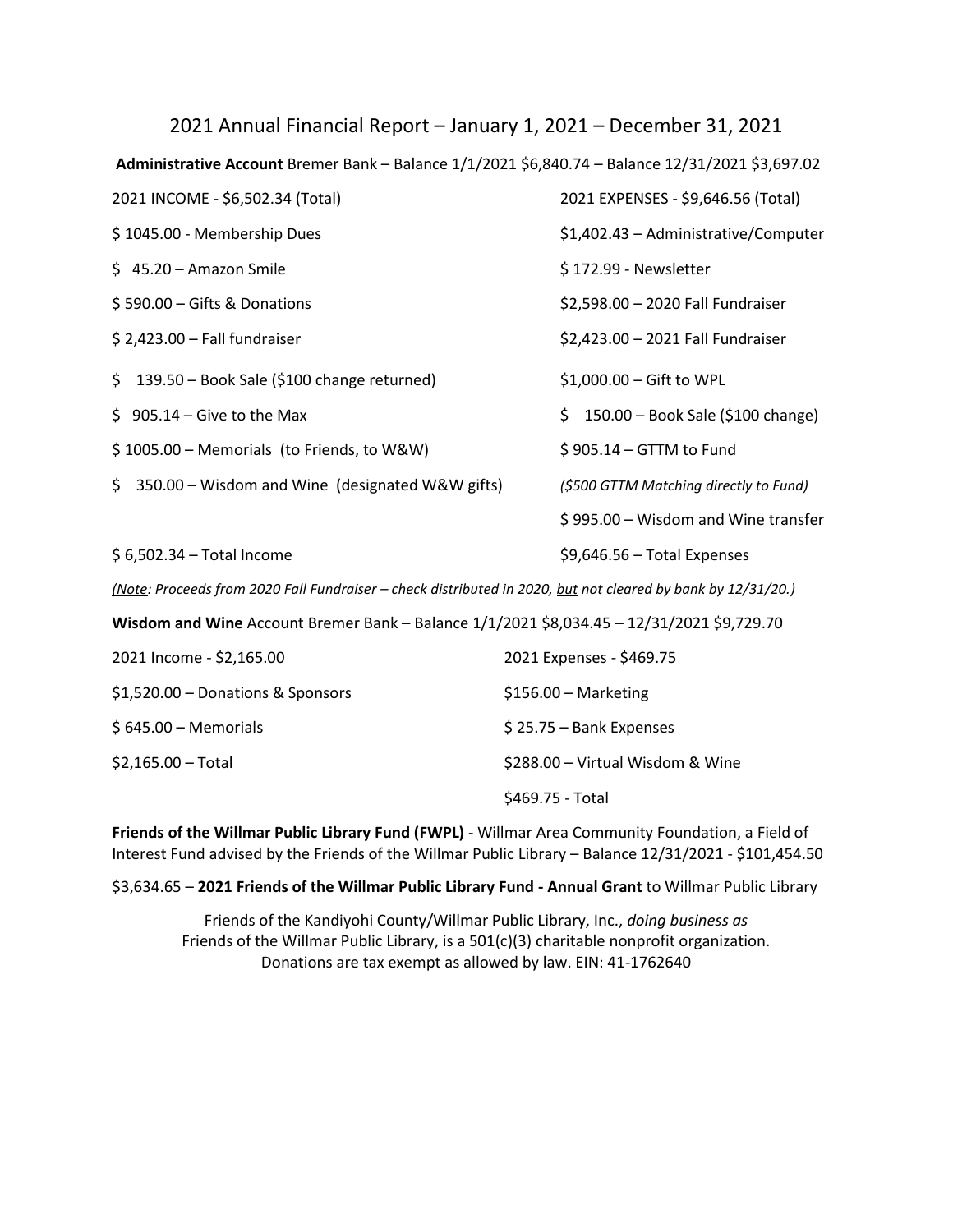## **Willmar Public Library Friends of the Willmar Public Library**

The Willmar Public Library receives annual support through funding provided by the Friends of the Willmar Public Library. Part of this funding is provided via an annual grant at the beginning of the year and various fundraisers throughout the year.

Traditionally some of the Friends grant funds have been used each year to purchase large print books for the collection. In 2021, the Willmar Public Library used \$1,700 of grant funds to purchase a subscription service through Thorndike/ Cengage that provides popular Fiction and Non-Fiction Large Print titles on a monthly basis over the year. This subscription included 48 titles for the year.

In March 2021 a book club kit for the Willmar Reads Program book *Hidden Recipes: A Holocaust Memoir* was purchased using Friends funds. The kit includes 8 books and is available for checkout by area book clubs. Additional single copies of the book were also purchased to circulate during the event. The total cost of these books was \$200.00.

The Willmar Public Library utilizes Friends of the Library grant and donation funds to help support library programming throughout the year. During most of 2021, due to the COVID-19 pandemic, library programs and activities continued to be primarily online or take-home kits. Towards the end of the year, in person programs began to return. Friends funds have been used this year for a variety of craft take-home kits, summer reading activities, contest prizes and more.

Friends funds were used to support library programs through a variety of prizes and incentives geared toward the adult and senior residents of Willmar. Funds were used to provide incentives for four areas of library programming: Adult Summer Reading, Adult Winter Reading, Take and Make fall craft programs, and various contests throughout the year.

For Summer reading, funds were used to provide many prizes this year. Adults were asked to track reading and earn prizes as they turned in completed forms. A grand prize was drawn at the end of the summer.

For Winter Reading, adults were asked to read 5 books to earn one two prizes (coffee mug or tote bag). Two entries were allowed and a grand prize was drawn at the end of the program. Friends funds have been used to purchase mugs and tote bags for the coming year and to fund the grand prize of the current year.

Friends funds were also used to provide prizes for a variety of contests that the library held throughout the year. A total of nine contests were held. Contests ranged from story and recipe contests to decorating pumpkins and gingerbread houses. Prizes ranged from \$10 to \$45 in cash. A total of \$350 was spent on these prizes.

This year Friends funds were spent on three things in the teen programming area: Gift cards for contests, the Teen Summer Reading Program, and the Harry Potter Book Box.